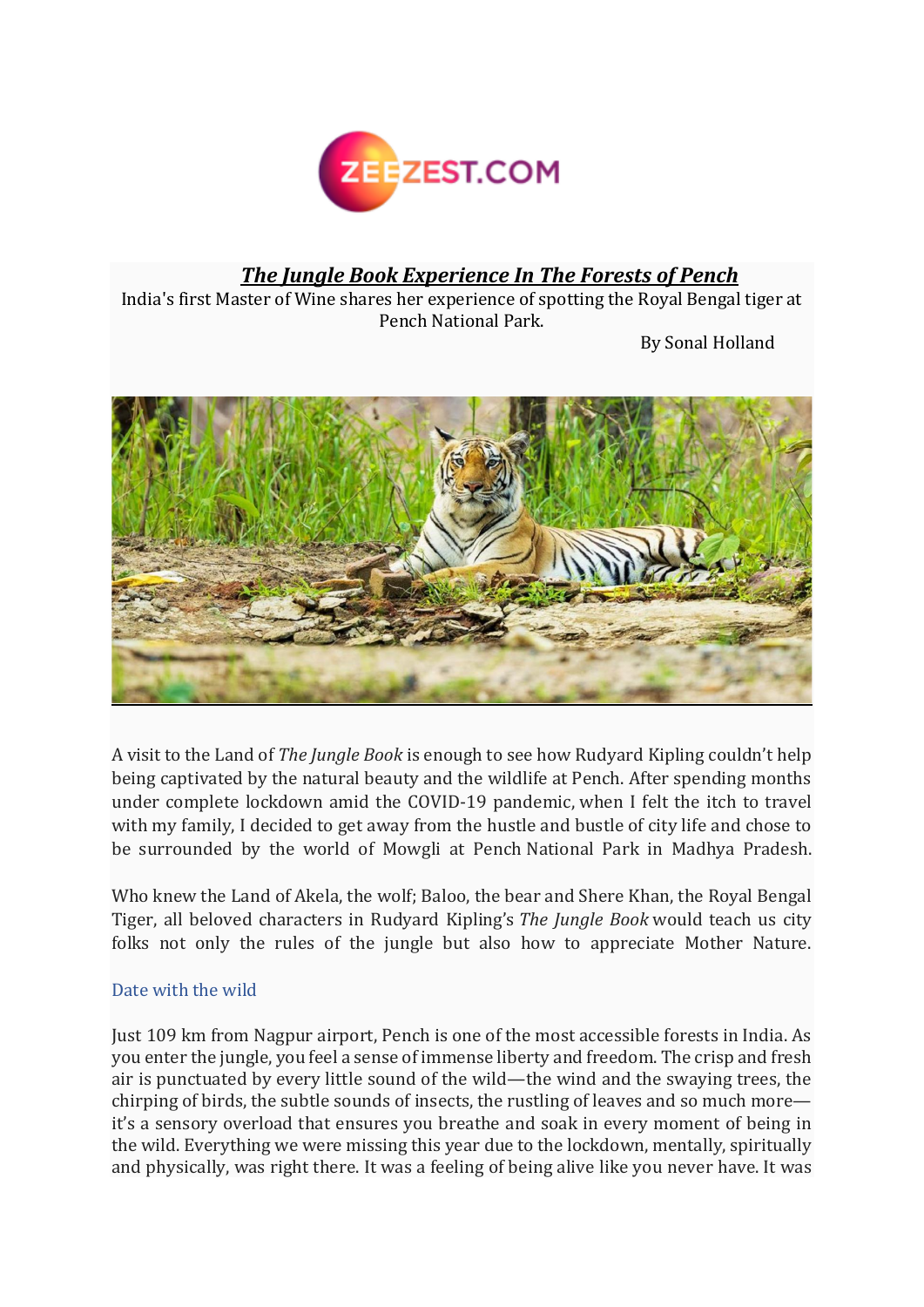a year when we came to realise how powerful nature can be. It was also a humbling experience to be surrounded by trees, animals, birds, insects, soil and the lake. It helped us understand how tiny and insignificant we are as compared to the ecosystem that surrounds us in a jungle.

Despite our previous safaris to several Indian and international locations such as Ranthambore and South Africa that were filled with numerous sightings and other exciting wildlife experiences, Pench felt different because of what we had gone through due to the COVID-19 pandemic that brought travel and life to a halt all over the world. For the first time, we realised on this safari, how there's a whole eco-system outside of us that is so intelligent. We caught a glimpse of how nature works and how the various sounds and smells of our surroundings that often pass us by, would in fact lead us to spot the Royal Bengal Tiger.

Nestled in the heart of the state, the Pench National Park, which even holds a mention in Rudyard Kipling's *The Jungle Book*, is one of the most famous wildlife reserves in the country. Named after the River Pence that flows through it, every year, the park welcomes tonnes of wildlife enthusiasts who flock the place just to catch a glimpse of the sloth bear, the Indian wolf, leopards, fox, wild dogs, and many other species, not to mention the Royal Bengal Tiger.

While staying immersed within the serene environs of Pench, we wanted to stay close to nature and enjoy the wilderness, away from the shackles of city life, however, without compromising on safety. The charming Baghvan, a Taj Safari property at Pench National Park offered the perfect hospitality experience for our mood. The first thing that stood out about the property was that while we were able to experience being outdoors, the stay was very private and intimate. Located just five minutes from the Pench National Park, the property includes 12 quaint, standalone suites. Since the size of the property is so intimate, all our experiences were personalised, which made the stay comfortable and memorable. Following the COVID-19 protocols, the hotel serves only *a la carte* menu with freshly cooked dishes served for every meal. Moreover, apart from being a five-star resort with facilities such as an infinity pool overlooking the forest and private rooftop machan and private shower areas, both indoor as well as outdoor; a stay at the Baghvan, Taj Safari - Pench National Park takes one back to the colonial era with its vintage aesthetics. For those willing to travel to Pench, a COVID-19 declaration form and wearing masks at all times throughout the safari is mandatory.

To ensure hygiene protocols are strictly followed, jeeps carry only four to five guests at a time, and every group has a private jeep for their friends and family members only. Cars are also sanitised as they are made to pass a shallow pit filled with sanitiser, so that every time a car went through it, each tire is sanitised before entering the jungle.

While wildlife safaris make for the perfect location to practice social distancing due to the vast, open spaces and limited reservations, it surely makes me believe that local safari hotspots have a strong year ahead. While domestic travel has taken a front seat during the pandemic, surveys suggest that people are also keen on experiential vacations rather than passive holidays. So, if you are planning a getaway, make sure you pick a location off-grid into nature.